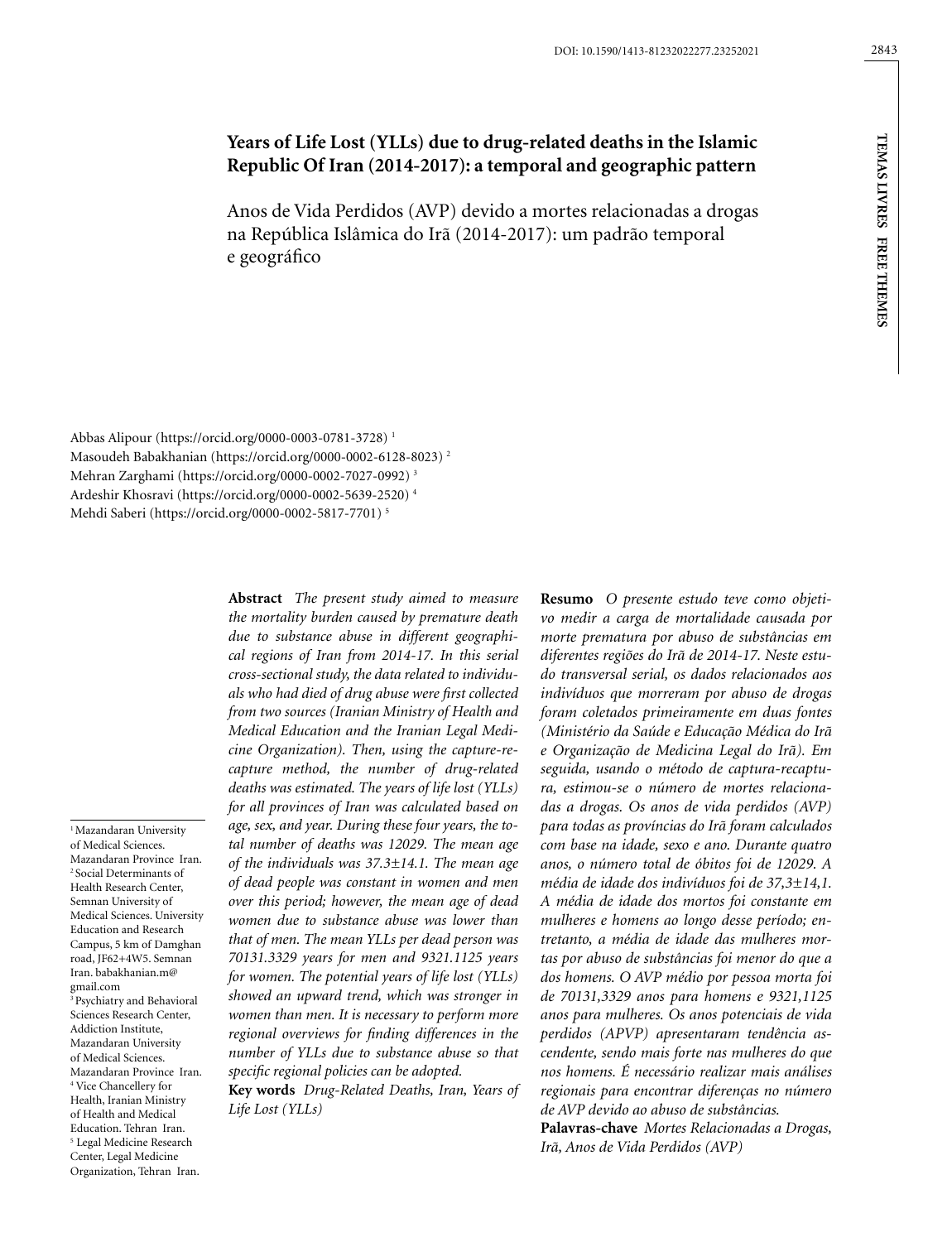Although drug overdose deaths are increasing across the world, they are also preventable<sup>1</sup>. According to the World Drug Report 2019, about 35 million people had substance abuse disorders worldwide2 . Alcohol and substance use play an important role in the global disease burden and health consequences so that among all mental and behavioral disorders, substance-use-related ones with a remarkable disease burden have the highest contribution to the mortality rate<sup>3</sup>. Statistics also show that this factor alone has annually led to loss of disability-adjusted life years (DALY) equal to 99.2 million years (95%CI: 88.3-111.2) and is the cause of 4.2% (95%CI: 3.7-4.6) of DALY<sup>4,5</sup>. In Iran, like drug-related deaths, drug poisoning is the second most common poisoning in the country and has had increasing trend in recent years<sup>6</sup> in a way that it accounts for about 2% of the disease burden in the country<sup>5,7,8</sup>. According to the World Health Organization, Afghanistan, Pakistan, and the Islamic Republic of Iran have the highest opioid uses in the world<sup>9</sup>. Iran has a long history of drug use since it is Afghanistan's neighbor, the largest drug-producing country in the world, Iranian consumers have easy access to drugs<sup>7,8</sup>.

*In 2017, more than 7,000 methadone maintenance treatment clinics were giving treatment to 500,000 opioid dependent people. Opioids and pharmaceutical items have gotten to be the main causes of harming within the Iran. Each year more than 3,000 citizens, for the most part men, die due to drug overdose*10.

In recent years, several plans have been implemented to inhibit the growing trend of substance abuse in Iran. Among these plans, we can mention (1) substance supply reduction activities (prohibition of substance distribution and border protection), (2 substance demand reduction activities (primary prevention, referrals to authorized medical intervention centers), and (3) injury reduction activities (e.g., establishing a methadone maintenance treatment program aimed at reducing negative consequences of injecting and using psychedelic drugs). Despite these efforts, there is no significant evidence that they have been effective in reducing substance abuse or death and disability due to substance abuse<sup>11-14</sup>.

In addition to the time factor, provinces of Iran are also different in terms of incidence of substance abuse, and consequently its burden. Previous studies have revealed that the highest

number of male drug abusers are in Kerman, Yazd, Chaharmahal and Bakhtiari, Kohgiluyeh and Boyer-Ahmad provinces (located in the southwestern and central regions of Iran), while most of female drug abusers are in Kerman, Gilan, and Sistan and Baluchestan provinces (located in the southeastern and northern regions of Iran)15. A more detailed review of these regional differences can make a significant contribution to decision-making systems of Iran's Drug Control Headquarters and Iran Ministry of Health and Medical Education. This contribution can be used to evaluate the programs, identify cultural and ethnic differences, make decision, and eventually adopt regional regulations. To date, few studies have been conducted in this regard<sup>16,17</sup>. and there is a need for new detailed research. Therefore, the present study aimed to measure the mortality burden due to premature drugrelated deaths in different geographical regions of Iran from 2014 to 2017. To do so, we used the years of life lost (YLL) index. The YLL is defined as the number of deaths multiplied by the standard life expectancy at the age at which death occurs, and it can be rated according to social preferences. The basic formula for calculating the YLL for a given cause, age or sex is: YLL=N  $x$  L<sup>18</sup>.

#### **Methods**

In the present serial cross-sectional study, we collected the mortality data of people with substance abuse (Drug Overdose Death) from 2014 to 2017 from two sources, the Iran Ministry of Health and Medical Education and the Iranian Legal Medicine Organization. In the Islamic Republic of Iran, the causes of death are collected from various sources, such as hospitals, clinics, private offices, health centers, and the legal medicine organization using various forms the most important of which is the medical death certification. In hospitals, death certificates for natural deaths are completed by the physician based on the medical records of the deceased, whereas abnormal deaths are referred to the Legal Medicine Organization to find their causes. After collecting death data, they are reviewed by medical records experts, coded according to the International Classification of Diseases, and registered in the death record and classification system of the Ministry of Health and Medical Education<sup>19</sup>.

In the present study, the data were first obtained from the aforementioned sources of death record. Next, the duplicates were eliminated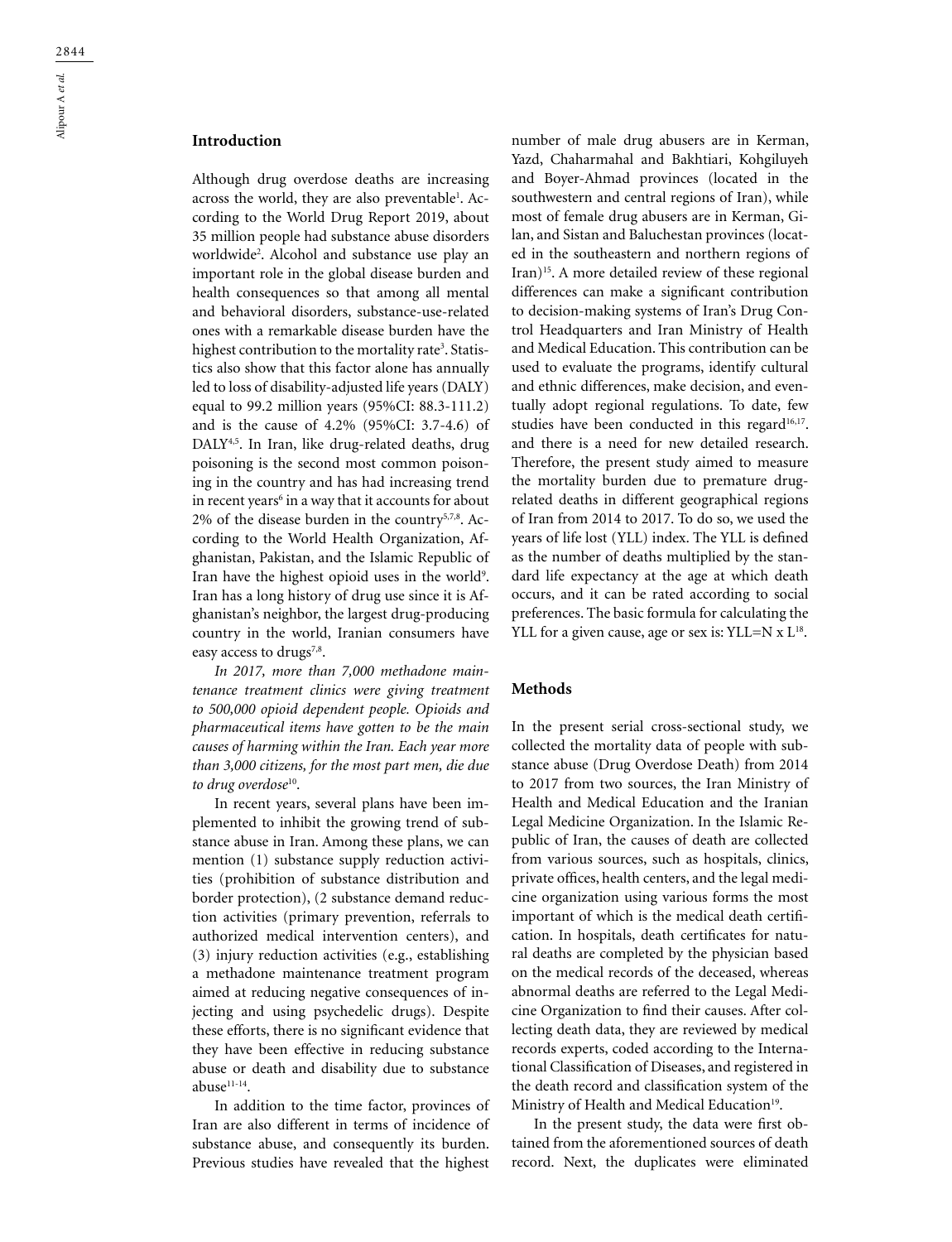based on the full name, national identification number, age, and place of death. Then, unknown people, who did not have any name or national identification number, were excluded from the study. Among the remaining individuals, those for whom there were no factors of age, sex, and place of death were also excluded from the study. We performed an appropriate classification based on ICD-10 codes in the attachment as death due to substance abuse<sup>20</sup>. Afterwards, We estimated the number of substance abuse deaths using the capture-recapture method<sup>21</sup>. The data individually existed in two organs and were not public. After presenting the research project, necessary commitments to keep the individuals' data confidential, and their comprehensive report, the project was registered at Mazandaran University of Medical Sciences and the Research Center of the Legal Medicine Organization with a grant number (10295) and code of ethics in research (IR.MAZUMS.REC.1396.10295).

The data were collected for each province of Iran. Iran has a population of 79,926,270 and 30 provinces of which Tehran and Khorasan Razavi are the most populous provinces, while Semnan and Ilam are the least populated ones. We first extracted demographic data from the 2016 census of Iran. Then, by considering an annual growth rate of 1.2%, we separately calculated the population of each province for each year<sup>18</sup>.

#### **Statistical Analysis**

By using the designed excel tables, we separately calculated the YLL for each year, sex group, and province through subtracting the age at death from the standard life expectancy for each decedent. To do so, we used the Murray and Lopez's<sup>18</sup> formula, which considers non-zero discounting and age weighting, as follows<sup>22</sup>:

*YLL* = *N Ce*(*ra*) / (β+*r*)2 [*e* -(β+r) (L+a) [-(β+r) (L+a)-1] - *e* -(β+r)a [- (β+r)a-1]]

Where r is the discount rate (global burden of disease (GBD) standard value is 0.03), C is the age-weighting correction constant (GBD standard value is 0.1658), b is the parameter from the age-weighting function (GBD standard value is 0.04), a is the age of onset, and L is the time lost due to premature mortality. Cases were stratified into age groups of 0-4, 5-14, 15-29, 30-44, 45-59, 60-69, 70-79, 80, and older as well as sex groups. Life expectancy was determined 80 and 82.5 years for males and females, respectively. In the following, we calculated the rates of YLL per 1,000 people and geographically mapped them. YLL per 100,000 of the population were mapped at the province level too. Furthermore, to assess the changing trends of the YLL rate (per 1,000 population) during the studied years, we employed the Mann-Kendall trend test (a nonparametric test for monotonic trends in a time series). Besides, a p value of 0.05 or less was considered statistically significant. Data were statistically analyzed using Stata version 12.

# **Results**

During the study period (2014-2017), the total number of drug-related deaths was 12,029. The mean age (standard deviation) of them was 37.3 (14.1) years. These numbers varied from 35.9 (13.5) years in 2014 to 37.6 (14.5) years in 2017. During the study period, moreover, the mean YLL was 70,131.3329 years for men (varied from 67,616.6 in 2014 to 72,895.8 years in 2017) and 9,321.1125 years for women (varied from 7,548.82 in 2014 to 37,284.45 years in 2017). YLL rate per 1000 individuals was also variable for men and women within this period (Table 1). As shown in this table, YLL rate had been higher in men than women in all the studied years, but the only statistically significant difference was observed in 2017 (p=0.050).

Furthermore, Figures 1A and 1B show the geographic distribution of YLL rate per 1,000 population (according to sex and year) in each province of Iran. As shown in Figures 1A to 1D, among men, Isfahan (located in the central part of Iran), Khorasan (in the east), and Kermanshah (located in the western part), and Fars (located in the southern part) provinces had had the highest rates of YLL during four years. On the other side, in the population of Iranian women (Figures 1E to 1H), Isfahan (located in the central part), Khorasan Razavi (located in the eastern part), and Fars (located in the southern part) provinces had had the highest rates of YLL over the study period.

In Table 2, we present the trend of YLL rates caused by drug abuse based on sex (in each province). According to this table, YLL, in men, had significant upward trends in Isfahan (Kendall tau=0.66; p=0.046), Qazvin (Kendall tau=0.66; p=0.046), Kermanshah (Kendall tau=0.66; p=0.048), Semnan (Kendall tau=0.66; p=0.046), Ardabil (Kendall tau=0.66; p=0.046), Gilan (Kendall tau=0.66;  $p=0.046$ ), and Tehran (Ken-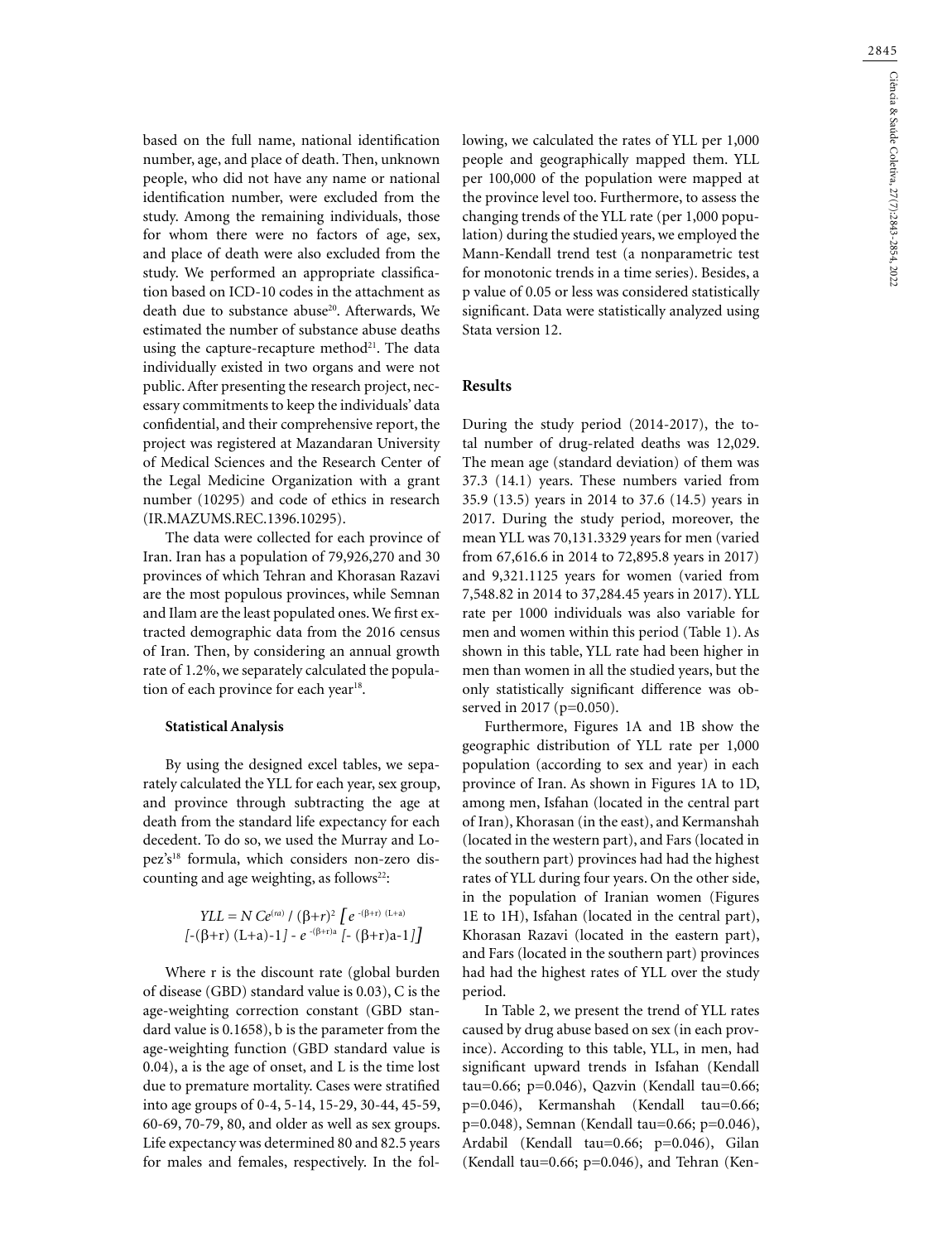dall tau=0.66;  $p=0.046$ ), while it had had significant downward trends in Lorestan (Kendall tau=-0.66; p=0.046), Hamedan (Kendall tau=- 0.66; p=0.046), Hormozgan (Kendall tau=-0.66; p=0.046), and South Khorasan (Kendall tau=- 0.66; p=0.046). Likewise, this table tell us that in women, YLL rates had significantly moved upward in Bushehr (Kendall tau=0.91; p=0.000), Semnan (Kendall tau=0.66; p=0.046), and Zanjan (Kendall tau=-0.66; p=0.046), whereas they had significantly moved downward in North Khorasan (Kendall tau=-0.66; p=0.046), and Lorestan (Kendall tau=-0.54; p=0.003).

Figure 2A shows the YLL rates caused by drug abuse in age groups in four years (2014-2017) among Iranian men. As shown, the highest number of YLL in the male group had been in the age group of 35 to 40 years in 2016.

Meanwhile, Figure 2B shows the YLL rates caused by drug abuse in the age groups within four years (2014-2017) among Iranian women. As shown, the highest number of YLL in the female group had been in the age group of 20 to 25 years in 2017.

#### **Discussion**

The present study indicated that annually, with and without considering the adjusted effects of age and weight, Iranian people prematurely lose between (75,000 and 83,000) and (125,000 and 145,000) years of the life, respectively due to poisoning and substance abuse. We also found that during the study period, more than 317,000 years of life had been lost in Iran merely due to substance abuse (a preventable cause). Results further showed that on average, between 2,800- 3,300 people had annually lost about 25-26 years of their lives due to the same reason and prematurely died. Such people were higher in number in the final years than in the early years of the study. These findings indicated the great effects of substance abuse on the life expectancy of Iranian society, especially men. Therefore, it is very important to study and find the annual and geographical patterns of premature death due to substance abuse.

|      |                |                 |                           | YLL (with Discount and Age weight)         |                            |                                               |                | YLL (no discount, no Age weight)           |                            |                                     |               |  |
|------|----------------|-----------------|---------------------------|--------------------------------------------|----------------------------|-----------------------------------------------|----------------|--------------------------------------------|----------------------------|-------------------------------------|---------------|--|
| Year | <b>Sex</b>     | Fatal-<br>ities | Mean Age<br>of Death      | Mean<br><b>YLL</b><br>per<br>Dece-<br>dent | Annual<br>total<br>YLL(SD) | <b>YLL</b><br>per<br>1,000<br>popu-<br>lation | $P -$<br>value | Mean<br><b>YLL</b><br>per<br>Dece-<br>dent | Annual<br>total<br>YLL(SD) | YLL per<br>1,000<br>popula-<br>tion | $P-$<br>value |  |
| 2014 | Total          | 2,912           | 37.2 (13.2)               | 25.82                                      | 75201.52<br>(69627.04)     |                                               |                | 43.07                                      | 125427.5<br>(42474.41)     |                                     |               |  |
|      | Male<br>Female | 2,617<br>295    | 37.5(12.9)<br>33.8 (17.8) |                                            | 67616.7<br>7548.82         | 1.7238<br>0.195                               | 0.31           |                                            | 111947.5<br>13480          | 2.853983<br>0.348915                | 0.18          |  |
| 2015 | Total          | 2,856           | 36.9(14.1)                | 26.37                                      | 75308.63<br>(66448.59)     |                                               |                | 44.43                                      | 126912.5<br>(40082.75)     |                                     |               |  |
|      | Male<br>Female | 2,508<br>348    | 37.1(13.8)<br>34.9 (16.2) |                                            | 65997.1<br>9311.53         | 1.6635<br>0.238                               | 0.29           |                                            | 110442.5<br>16470          | 2.78389<br>0.421217                 | 0.16          |  |
| 2016 | Total          | 3,289           | 37.7 (14.4)               | 25.65                                      | 84377.2<br>(74004.03)      |                                               |                | 42.93                                      | 141197.5<br>(45002.96)     |                                     |               |  |
|      | Male           | 2,900           | 38.06<br>(14.09)          |                                            | 74010.5                    | 1.8446                                        | 0.28           |                                            | 122927.5                   | 3.063919                            | 0.15          |  |
|      | Female         | 389             | 34.9 (16.9)               |                                            | 10366.7                    | 0.262                                         |                |                                            | 18270                      | 0.46176                             |               |  |
| 2017 | Total          | 3,251           | 37.6 (14.5)               | 25.52                                      | 82952.5<br>(72971.65)      |                                               |                | 42.73                                      | 138937.5<br>(44433.95)     |                                     |               |  |
|      | Male           | 2,863           | 38(13.8)                  |                                            | 72895.8                    | 1.776                                         | 0.05           |                                            | 121067.5                   | 2.949341 0.009                      |               |  |
|      | Female         | 388             | 34.9 (18.5)               |                                            | 10056.7                    | 0.251                                         |                |                                            | 17870                      | 0.446482                            |               |  |

**Table 1**. Drug Related Deaths in Iran 2014 to 2017 (with Discount and Age weight and with no Discount and Age weight).

Source: Authors.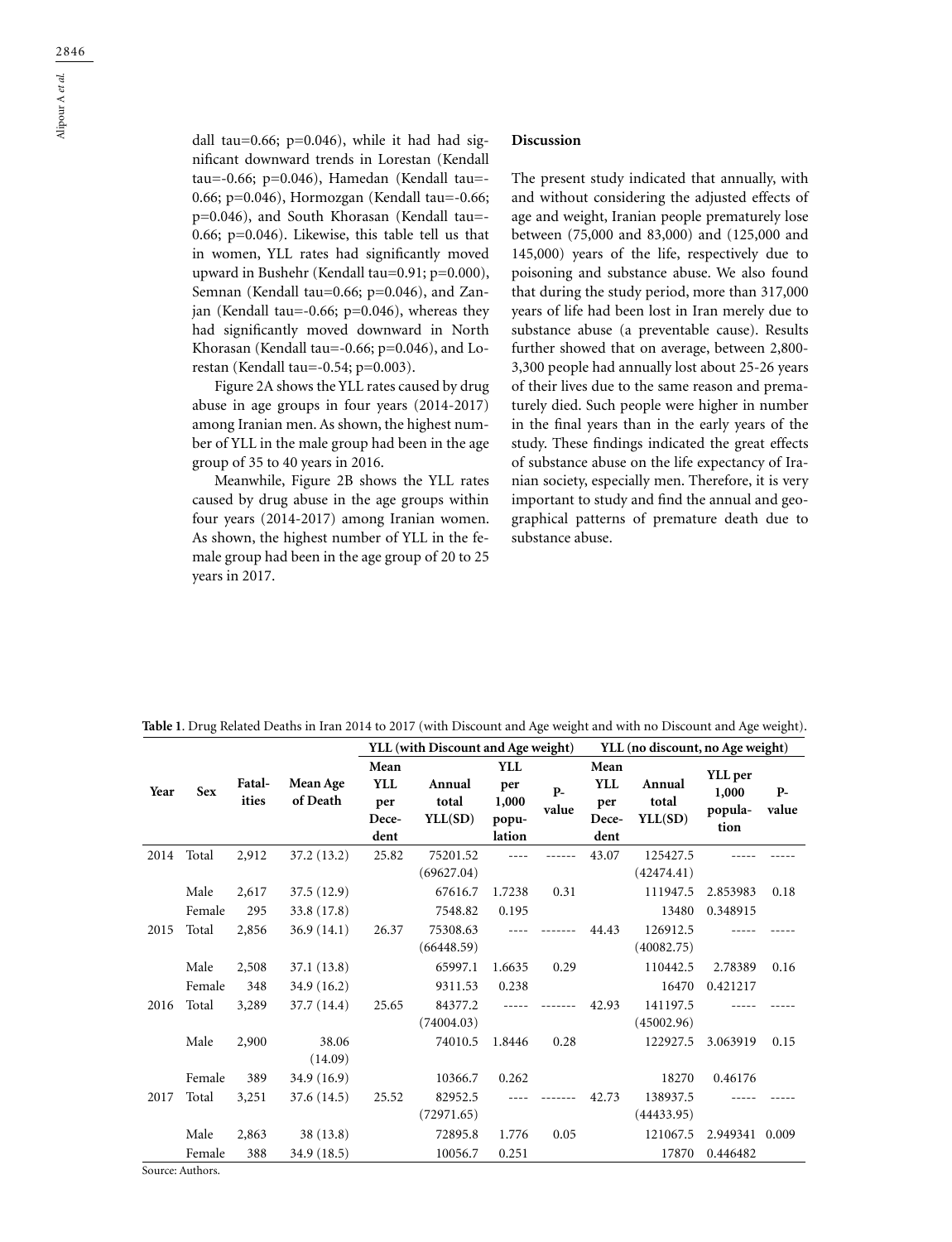

**Figure 1.** YLL Estimation for Male (1a-1d) and Female (1e-1h) (2014-2017).

In addition, although the World Health Organization has reported higher YLL for men due to substance abuse, the results of our study indicated that in Iran, the upward trend in the number and years of life lost was stronger in women than men<sup>23</sup>. In line with the present study, the United States had also indicated an increasing trend in female mortality in the third wave of substance abuse (synthetic drug use) from 2013 to 201724. Similar studies in the United States have reported a higher number of years of life lost in women than men probably due to the roles of economic crises and women's education in creating a gen-

der gap25,26. Specialized studies are needed to find how specific interventions can help resolve this problem<sup>27</sup>. The economic downturn as well as lack of proper accountability of social institutions cause frustration in these people; hence, such people are attracted to drugs to forget the pain and boredom of losing social status, resources, a productive job, or the opportunity to start and support a family. It is a kind of gradual suicide<sup>28</sup>.

Even though women have more life expectancy than men<sup>29</sup>, the lower age average of women lost due to substance abuse than men makes it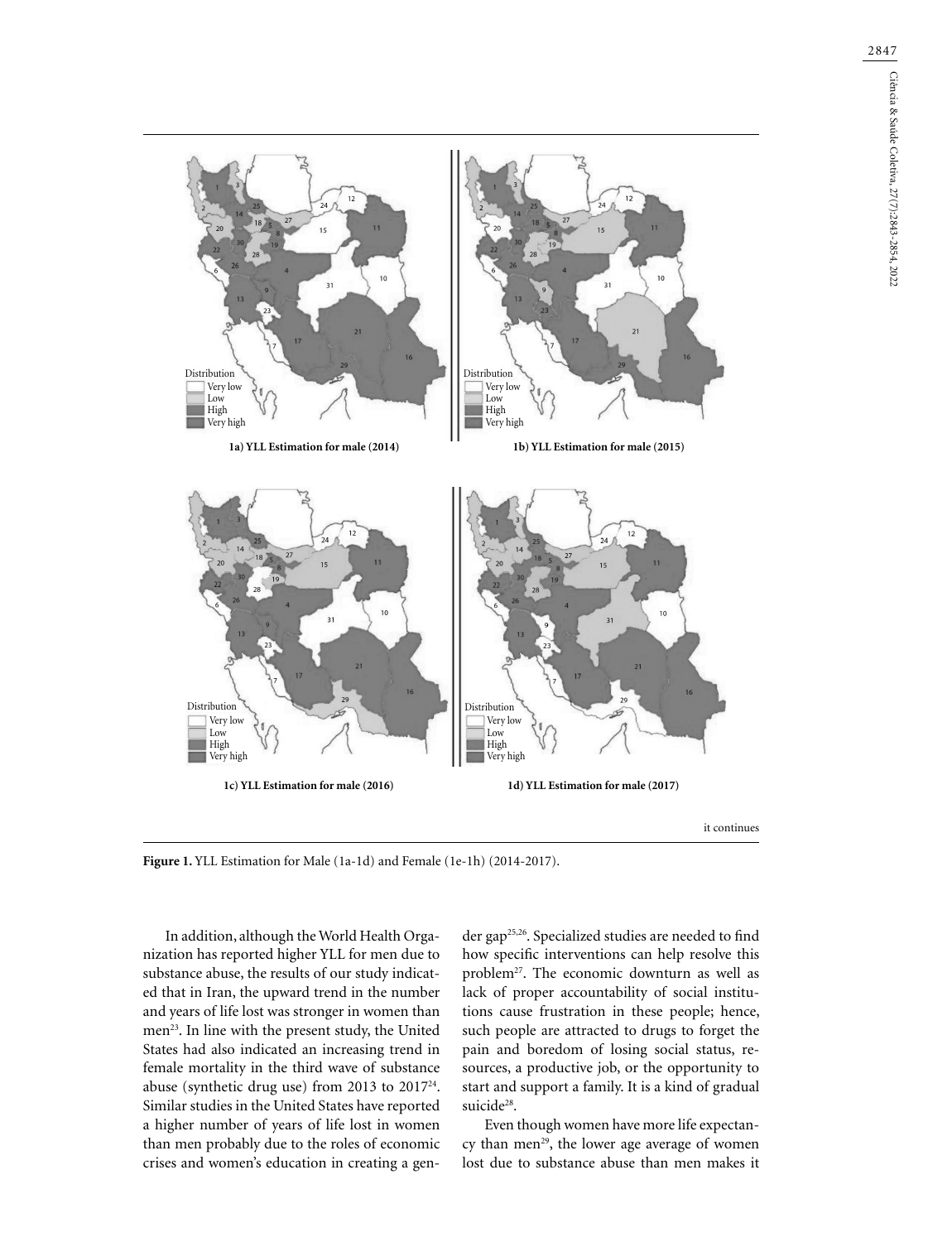

Figure 1. YLL Estimation for Male (1a-1d) and Female (1e-1h) (2014-2017).

1 - Azarbayejan Sharghi; 2 - Azarbayejan Gharbi; 3 - Ardebil; 4 - Esfahan; 5 - Alborz; 6 - Ilam; 7 - Bushehr; 8 - Tehran; 9 - Chaharmahalo Bakhtiari; 10 - Khorasan Jonubi; 11 - Khorasan Razavi; 12 - Khorasan Shomali; 13 - Khuzestan; 14 - Zanjan; 15 - Semnan; 16 - Sisitan & Baluchestan; 17 - Fars; 18 - Ghazvin; 19 - Qom; 20 - Kordestan; 21 - Kerman; 22 - Kermanshah; 23 - Kohgiluye & Buyerahmad; 24 - Golestan; 25 - Gilan; 26 - Lorestan; 27 - Mazandaran; 28 - Markazi; 29 - Hormozgan; 30 - Hamedan; 31 - Yazd.

Source: Authors.

important to note that the risk of death from alcohol and substance abuse in women is stronger than men<sup>30</sup>. In the past decade, dependence on narcotics has globally increased four times on average in women<sup>31</sup>. In Iran, similarly, the rate of substance abuse is increasing in younger women for several reasons, such as bad marriage, husband's addiction, spousal abuse, dysfunctional relationship, apathy, disgust with the spouse, lack of spousal support, and early marriages<sup>32</sup>. Therefore, the government and relevant organizations should adopt appropriate strategies for victims of such marriages and provide effective protection factors to reduce social inequalities<sup>31,33</sup>.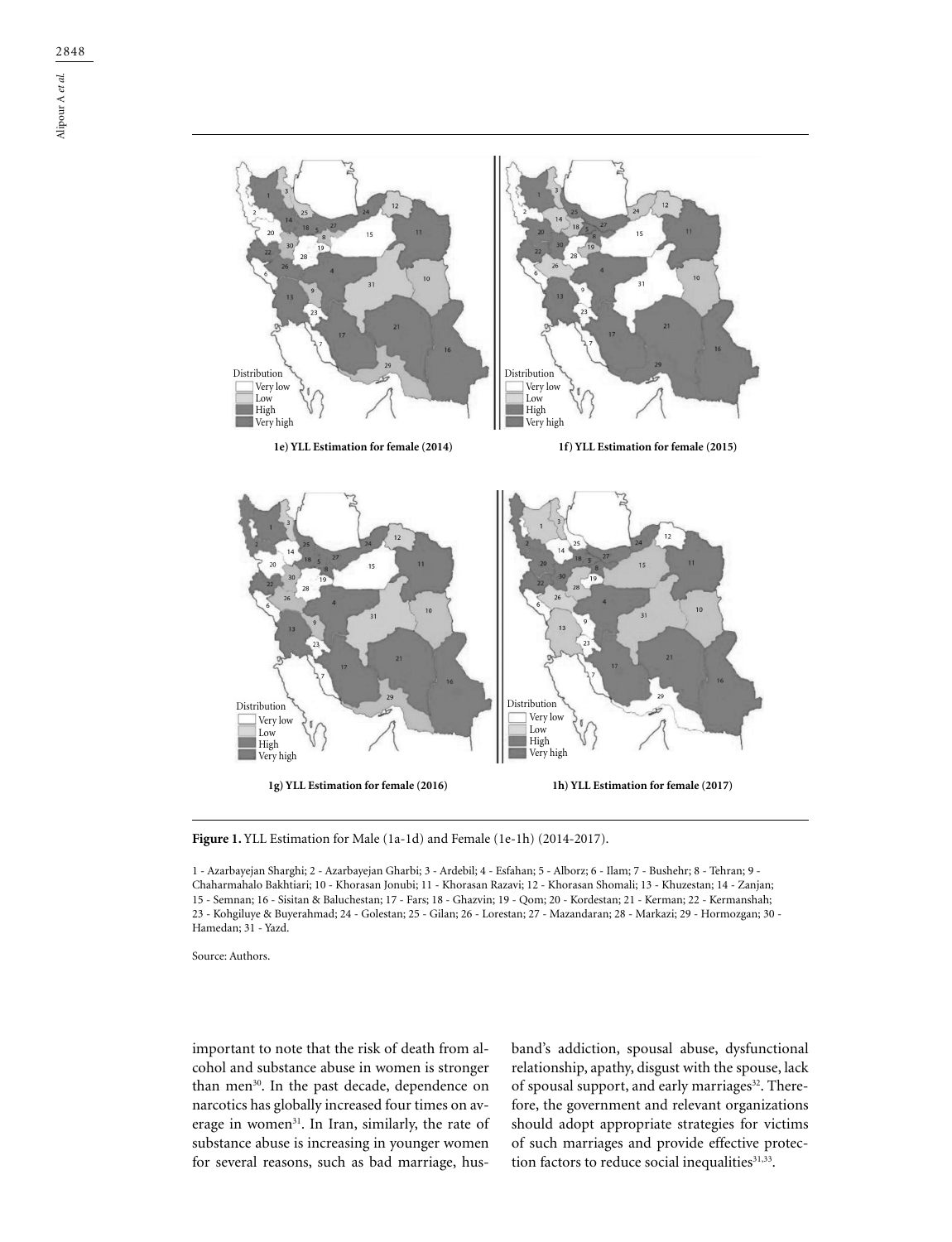|                         | <b>Sex</b> |                  | RATE_2014 RATE_2015 RATE_2016 RATE_2017 |        |       | Kendall<br>tau | P value f |
|-------------------------|------------|------------------|-----------------------------------------|--------|-------|----------------|-----------|
| Total_IRAN              | Male       | 1.7238           | 1.6635                                  | 1.8446 | 1.776 | 0.33           | $NA^*$    |
|                         | Female     | 0.195            | 0.238                                   | 0.262  | 0.251 | 0.66           | 0.046     |
| 1 - Azarbayejan Sharghi | Male       | 1.65             | 1.38                                    | 2.14   | 1.38  | $-0.18$        | 0.65      |
|                         | Female     | 0.107            | 0.134                                   | 0.005  | 0.091 | $-0.33$        | $NA^*$    |
| 2 - Azarbayejan Gharbi  | Male       | 0.44             | 0.48                                    | 0.84   | 0.46  | 0.33           | 0.48      |
|                         | Female     | 0.02             | 0.033                                   | 0.004  | 0.141 | 0.33           | 0.48      |
| 3 - Ardebil             | Male       | 1.0003           | 1.18                                    | 2.41   | 1.41  | 0.66           | 0.046     |
|                         | Female     | 0.227            | 0.212                                   | 0.004  | 0.238 | 0.000          | 1.000     |
| 4 - Esfahan             | Male       | 1.78             | 1.94                                    | 1.88   | 2.28  | 0.66           | 0.046     |
|                         | Female     | 0.251            | 0.199                                   | 0.007  | 0.208 | $-0.33$        | 0.48      |
| 5 - Alborz              | Male       | 2.33             | 2.71                                    | 2.95   | 1.82  | 0.000          | 1.000     |
|                         | Female     | 0.26             | 0.238                                   | 0.006  | 0.264 | 0.000          | 1.000     |
| 6 - Ilam                | Male       | 0.89             | 1.65                                    | 1.08   | 1.5   | 0.33           | 0.48      |
|                         | Female     | 0.081            | $\boldsymbol{0}$                        | 0.005  | 0.102 | 0.33           | 0.48      |
| 7 - Bushehr             | Male       | 0.16             | 0.49                                    | 0.52   | 1.14  | 1.000          | $NA^*$    |
|                         | Female     | $\boldsymbol{0}$ | $\boldsymbol{0}$                        | 0.001  | 0.059 | 0.91           | 0.000     |
| 8 - Tehran              | Male       | 2.33             | 1.9                                     | 2.52   | 2.62  | 0.66           | 0.046     |
|                         | Female     | 0.227            | 0.341                                   | 0.011  | 0.345 | 0.33           | 0.48      |
| 9 - Chaharmahalo        | Male       | 1.55             | 1.34                                    | 3.26   | 1.29  | $-0.33$        | 0.48      |
| Bakhtiari               | Female     | 0.223            | 0.078                                   | 0.008  | 0.155 | $-0.33$        | 0.48      |
| 10 - Khorasan Jonubi    | Male       | 1.24             | 1.26                                    | 0.92   | 0.62  | $-0.66$        | 0.048     |
|                         | Female     | 0.003            | 0.307                                   | 0.01   | 0.237 | 0.33           | 0.48      |
| 11 - Khorasan Razavi    | Male       | 1.91             | 2.27                                    | 1.72   | 2.34  | 0.33           | 0.48      |
|                         | Female     | 0.358            | 0.475                                   | 0.012  | 0.511 | 0.33           | 0.48      |
| 12 - Khorasan Shomali   | Male       | 1.13             | 0.57                                    | 0.91   | 1.09  | 0.000          | 1.000     |
|                         | Female     | 0.355            | 0.195                                   | 0.006  | 0.018 | $-0.66$        | 0.046     |
| 13 - Khuzestan          | Male       | 0.93             | 0.8                                     | 1.03   | 0.73  | $-0.33$        | 0.48      |
|                         | Female     | 0.108            | 0.278                                   | 0.002  | 0.055 | $-0.33$        | $NA^*$    |
| 14 - Zanjan             | Male       | 3.73             | 3.003                                   | 2.78   | 2.19  | $-1.000$       | $NA^*$    |
|                         | Female     | 0.699            | 0.18                                    | 0.001  | 0.127 | $-0.66$        | 0.046     |
| 15 - Semnan             | Male       | 1.7              | 2.23                                    | 2.18   | 2.57  | 0.66           | 0.046     |
|                         | Female     | $\boldsymbol{0}$ | 0.215                                   | 0.009  | 0.274 | 0.66           | 0.046     |
| 16 - Sisitan &          | Male       | 1.65             | 1.42                                    | 1.09   | 1.69  | 0.000          | 1.000     |
| Baluchestan             | Female     | 0.244            | 0.333                                   | 0.005  | 0.484 | 0.33           | 0.48      |
| 17 - Fars               | Male       | 1.83             | 2.045                                   | 1.89   | 1.66  | $-0.33$        | $\,0.48$  |
|                         | Female     | 0.152            | 0.232                                   | 0.004  | 0.131 | $-0.33$        | $NA^*$    |
| 18 - Ghazvin            | Male       | 1.27             | 1.83                                    | 1.64   | 2.4   | 0.66           | 0.046     |
|                         | Female     | 0.268            | 0.228                                   | 0.008  | 0.479 | 0.000          | 1.000     |
| 19 - Qom                | Male       | 1.92             | 1.36                                    | 1.89   | 2.36  | 0.33           | 0.48      |
|                         | Female     | 0.143            | 0.292                                   | 0.001  | 0.091 | $-0.33$        | $NA^*$    |
| 20 - Kordestan          | Male       | 0.88             | 0.8                                     | 1.28   | 1.26  | 0.33           | $NA^*$    |
|                         | Female     | 0.056            | 0.445                                   | 0.003  | 0.525 | 0.33           | 0.48      |
| 21 - Kerman             | Male       | 1.17             | 0.67                                    | 1.14   | 1.36  | 0.33           | 0.48      |
|                         | Female     | 0.262            | 0.22                                    | 0.012  | 0.482 | 0.000          | 1.000     |
| 22 - Kermanshah         | Male       | 3.19             | 3.09                                    | 4.16   | 4.59  | 0.66           | 0.048     |
|                         | Female     | 0.356            | 0.412                                   | 0.019  | 0.555 | 0.33           | 0.48      |
| 23 - Kohgiluye &        | Male       | 1.33             | 1.004                                   | 1.45   | 1.13  | 0.000          | 1.000     |
| Buyerahmad              | Female     | 0.106            | 0.093                                   | 0.006  | 0.102 | $-0.33$        | 0.48      |

**Table 2**. The trend of YLL rates caused by drug abuse based on sex in the whole country of Iran as well as in each province.

it continues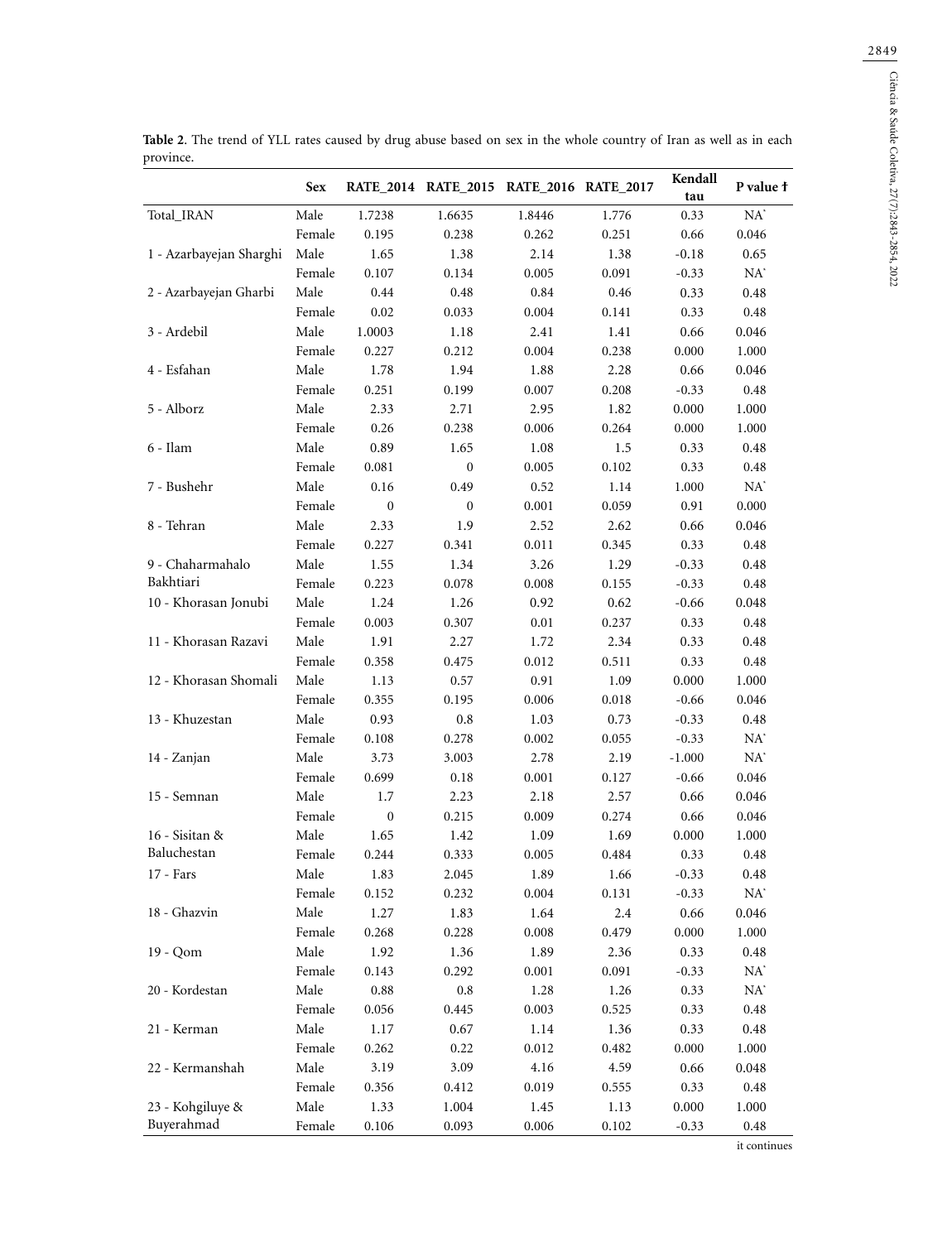|                 | <b>Sex</b> |       | RATE 2014 RATE 2015 RATE 2016 RATE 2017 |              |       | Kendall<br>tau | P value f |
|-----------------|------------|-------|-----------------------------------------|--------------|-------|----------------|-----------|
| 24 - Golestan   | Male       | 0.51  | 0.65                                    | 0.7          | 0.58  | 0.33           | 0.48      |
|                 | Female     | 0.257 | 0.139                                   | 0.005        | 0.267 | 0.000          | 1.000     |
| 25 - Gilan      | Male       | 1.27  | 1.33                                    | 1.73         | 1.62  | 0.66           | 0.046     |
|                 | Female     | 0.093 | 0.154                                   | 0.006        | 0.015 | $-0.33$        | $NA^*$    |
| 26 - Lorestan   | Male       | 3.006 | 3.05                                    | 2.43         | 0.72  | $-0.66$        | 0.046     |
|                 | Female     | 0.184 | 0.184                                   | 0.005        | 0.135 | $-0.54$        | 0.003     |
| 27 - Mazandaran | Male       | 0.52  | 0.55                                    | 0.66         | 0.71  | 1.000          | $NA^*$    |
|                 | Female     | 0.115 | 0.139                                   | 0.003        | 0.158 | 0.33           | 0.48      |
| 28 - Markazi    | Male       | 1.79  | 1.39                                    | 0.8          | 1.88  | 0.000          | 1.000     |
|                 | Female     | 0.124 | 0.096                                   | $\mathbf{0}$ | 0.132 | 0.000          | 1.000     |
| 29 - Hormozgan  | Male       | 2.07  | 1.4                                     | 1.48         | 0.78  | $-0.66$        | 0.046     |
|                 | Female     | 0.164 | 0.219                                   | 0.003        | 0.036 | $-0.33$        | $NA^*$    |
| 30 - Hamedan    | Male       | 3.67  | 3.17                                    | 3.24         | 2.38  | $-0.66$        | 0.046     |
|                 | Female     | 0.119 | 0.274                                   | 0.004        | 0.444 | 0.33           | 0.48      |
| 31 - Yazd       | Male       | 1.01  | 1.11                                    | 1.14         | 1.36  | 1.000          | $NA^*$    |
|                 | Female     | 0.296 | $\mathbf{0}$                            | 0.005        | 0.146 | 0.000          | 1.000     |

**Table 2**. The trend of YLL rates caused by drug abuse based on sex in the whole country of Iran as well as in each province.

\*Not Applicable.

Source: Authors.

In the current work, we sought to observe the trend of YLL by examining the average age based on gender in the deceased. However, our results indicated that the average age of deceased men and women was constant over four years and had no significant changes so that on average, they had died at the age of 37; hence, the increasing YLL trend during the study period was probably due to an increase in the number of death<sup>16</sup>. Previous studies performed in Iran have also indicated that most drug-related deaths were highly prevalent at this age<sup>16,34,35</sup>. The remarkable point is that this age group (individuals in their thirties) includes the most economically and socially active people, who are involved in substance abuse at a young age. This issue could lead the society to lose its social capital and years of potential life<sup>16,36</sup>.

It is also important to identify the roles of ethnic subcultures in the development of norms for facilitating substance abuse. In the previous decade, studies were conducted among Iranian ethnic groups to examine attitudes of different ethnicities towards substance abuse. These studies showed that Sistani, Baluch, and Fars ethnic groups had the most positive attitudes towards substance abuse<sup>37</sup>. In the current decade, however, due to the high prevalence of drug use among

the youth, it has been accepted in all Iranian subcultures and ethnicities so that they have moved towards a positive attitude<sup>38</sup>. In the present study, we examined the epidemic, geographical, and temporal patterns of mortality burden for Iran and found that there were three distinct clusters of premature mortality in northeastern, central, and southwestern Iran, including Isfahan, Fars, and Khorasan Razavi provinces, but their neighboring provinces showed less steep slopes of YLL. It is not yet clear whether the patterns of illegal drug trafficking had contributed to the high mortality rate in the areas, but we can argue that Fars, Isfahan, and Khorasan Razavi provinces are among highly populated provinces, which annually receive<sup>16</sup> a large population of domestic and foreign tourists. Studies have revealed that tourists use drugs and alcohol to gain experience in this regard<sup>39</sup> since their inference from the dangers of the drug abuse during their travels and vacation is different from the normal way of life<sup>39,40</sup>. Even though the main purpose of tourists is not to experience drugs, Valdez and Sifaneckas<sup>41</sup> stated: "people become attracted to a special place due to the access to allowed and non-allowed drugs and relevant services", therefore, if these people are not familiar with side effects of some drugs, it can be dangerous and even fatal.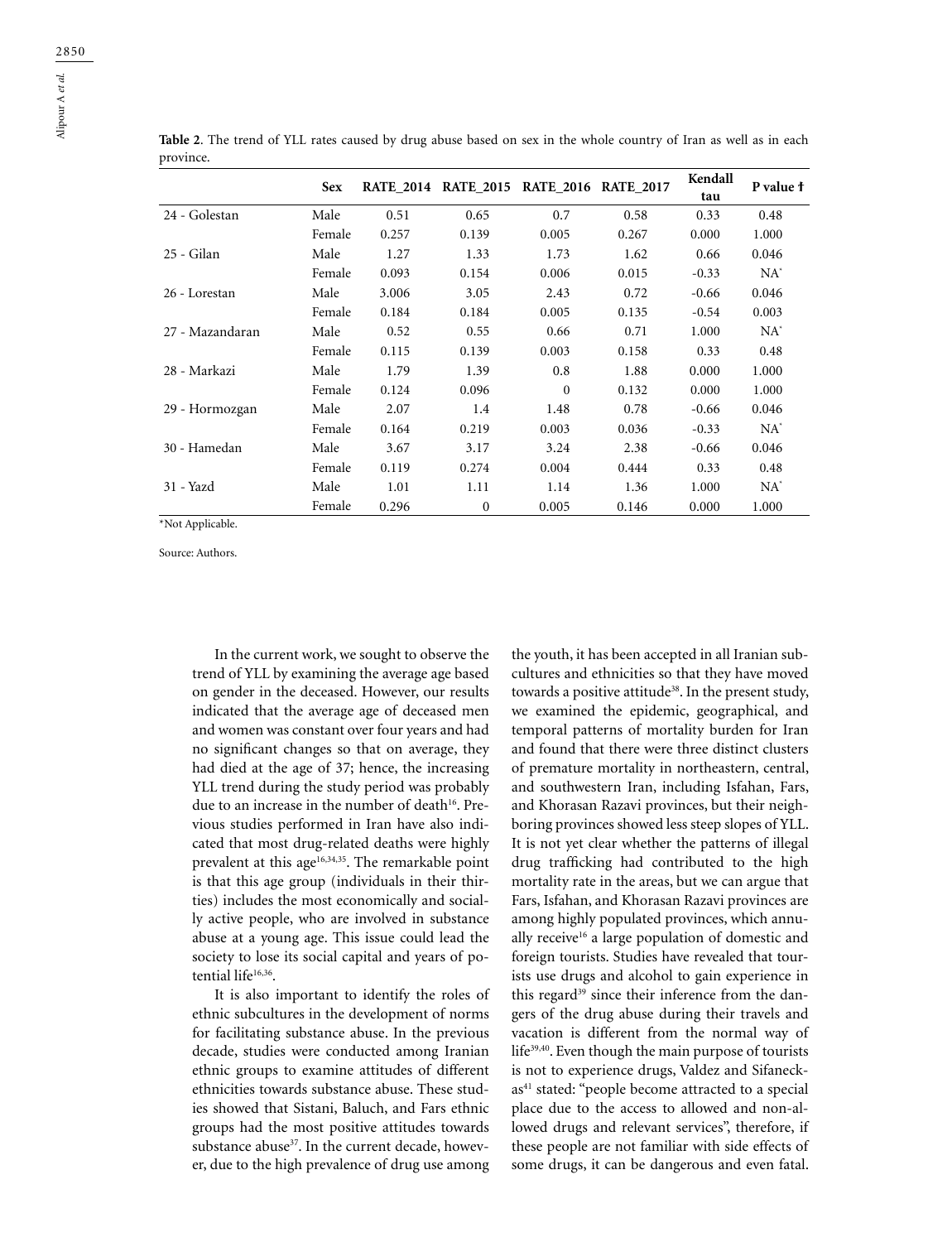**(A)** 80< 75-79 70-74 65-69 60-64 55-59 50-54 45-49 40-44 35-39 30-34 25-29 20-24 15-19 10-14 5-9  $0-4$ 0 0,5 1 1,5 2 2,5 3 3,5 4 2017 2016 2015 2014 **(B)**80< 75-79 70-74 65-69 60-64 × 55-59 50-54 45-49 40-44 35-39 30-34 25-29 20-24 15-19  $10-14$ 5-9 0-4 0 0,5 1 1,5 2 2,5 3 3,5 4 2017 2016 2015 2014

**Figure 2.** Annual YLL Estimation Rate (per 1,000 people) by age groups for Male (A) and Female (B) in Iran (2014-2017).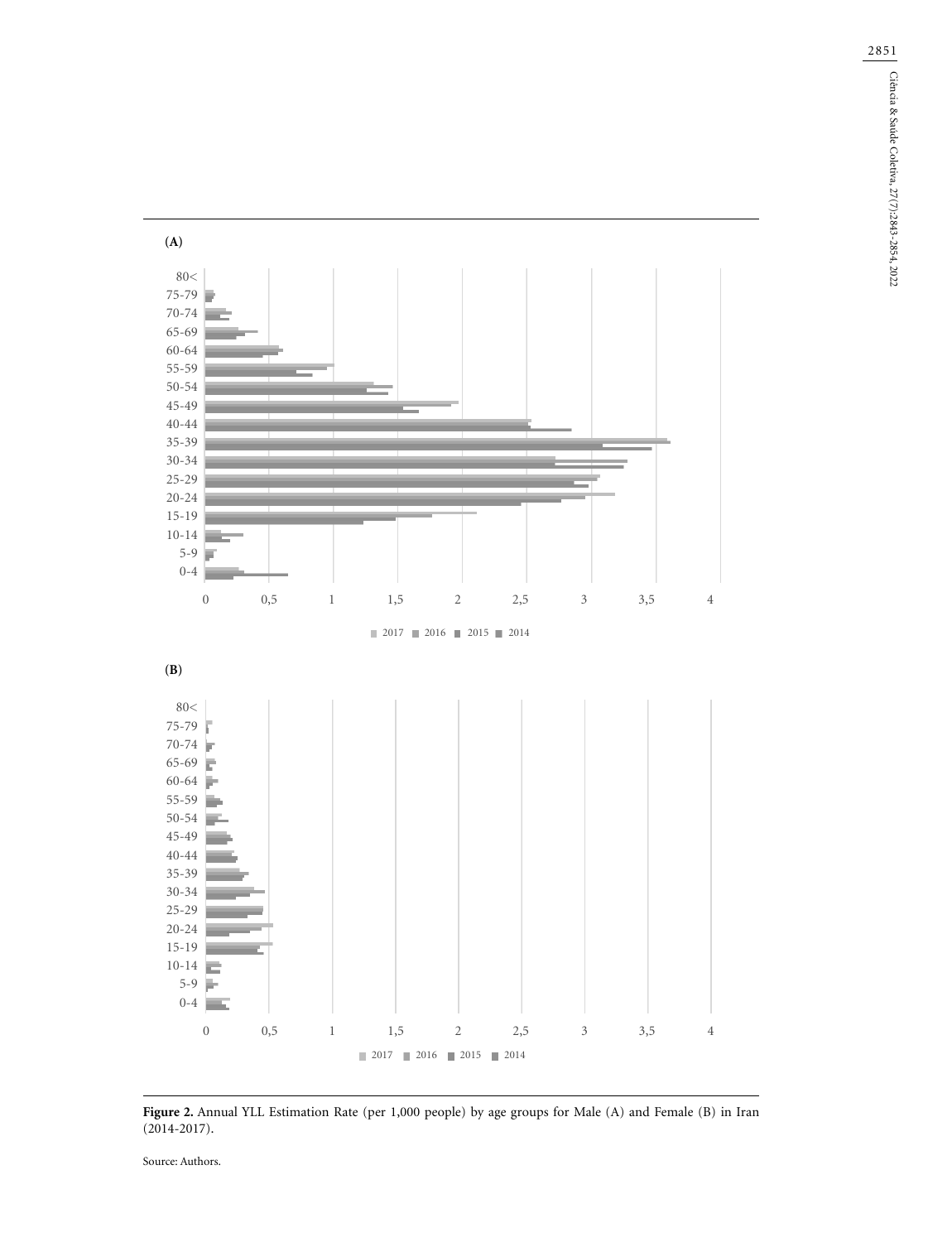Since the relationship between the availability of drugs and the increase in tourism revenue is obvious and the availability of drugs plays a significant role in attracting tourists, changes in supply reduction policies can severely affect the tourism industry. On the one hand, these cases are often dominated by the international drug trade, and the transit of drugs in a country can change its benefits in favor of tourists. On the other hand, if the legal restrictions on supply are weak, lowand middle-income countries could undergo major harms, both at the personal and social levels. It could also threaten the lives of not only tourists but also native people. Therefore, this issue should be also taken into consideration at the international level. Future research should focus on identifying the deceased based on whether or not they are indigenous to the region of death. The World Health Organization should also adopt serious policies to resolve this issue<sup>42</sup>.

The present research aimed to identify regions with a high risk of YLL for future interventions. In recent years, the Iranian government has focused on the policy of reducing the harm of abuse to, at least, prevent the consumers and society from being damaged. Among these interventions, we can mention (1) activities to reduce the supply of drugs (prohibition of drug distribution and protection of borders), (2) activities to reduce the demand for drugs (primary prevention, individuals' visit of authorized medical intervention centers), (3) harm reduction activities (e.g., establishing a maintenance treatment plan to reduce negative consequences of injections and use of psychedelics). Several evidencebased methods are also known in the world to reduce the trend of an opioid overdose. The first and the most method is primary prevention that includes general education. Other plans, such as the medication take-back drives and monitoring the prescription of drugs throughout the country have been proposed. These plans should be considered in the Iranian population with low socioeconomic status<sup>15,43</sup>. Furthermore, it is advisable to develop a program to improve the monitoring of the methadone maintenance treatment (MMT), which include agonist and antagonist drugs for the treatment of opioid use disorder<sup>44</sup>.

Our study had some limitations. First, the present study was based on data collected from death certificates issued from Iran Ministry of Health and Medical Education as well as the Iranian Legal Medicine Organization (using the

capture-recapture method), and the data quality depended on the accuracy and completeness of the registered deaths. After applying the capture-recapture method to the data, we excluded 65 individuals for whom neither factors of age, sex, and place of death were reported. Second, an unknown number of people might have been excluded from our study due to drug overdose as a secondary cause (e.g., drug-related accidents, seizures, infections, and medical complications<sup>45</sup> rather than the primary cause of death. Third, inter-ethnic diversity in different provinces of Iran might affect our results because some ethnic subcultures could be considered sources of norms facilitating substance abuse, such as the existence of some special customs in celebrations or recommendations for the use of drugs and therapeutic substances<sup>46</sup>. Fourth, our study did not report YLL in terms of types of substance. The type of substance used in different regions of Iran can definitely affect the results. Since such information would allow us to better estimate the extent of the problem in different drugs, we suggest future studies to measure the disease burden attributed to each substance in Iran.

The strengths of our study included the detailed evaluation and report of YLL in separate geographical regions of Iran. The results can help the government allocate resources and potential protective factors to control the epidemic in the future and develop stronger programs to prevent and reduce damage in these regions. The most important strengths of the study that makes it distinct from similar studies<sup>16</sup> are that 1) two important sources of death registration in Iran were used to collect data (using the capture-recapture method) and 2) our calculations were separately performed for each province as well as each year based on sex after adjusting the effects of age and time.

## **Conclusion**

In Iran, a major cause of preventable death is drug abuse, which leads tens of thousands of life years to be lost. More regional studies should be conducted to find differences in the number of YLL as a result of substance abuse. These measurements should be consecutive in all provinces to examine the effectiveness of policies and adopt specific regional policies (e.g., therapies based on effective evidence, risk reduction programs, and coping laws).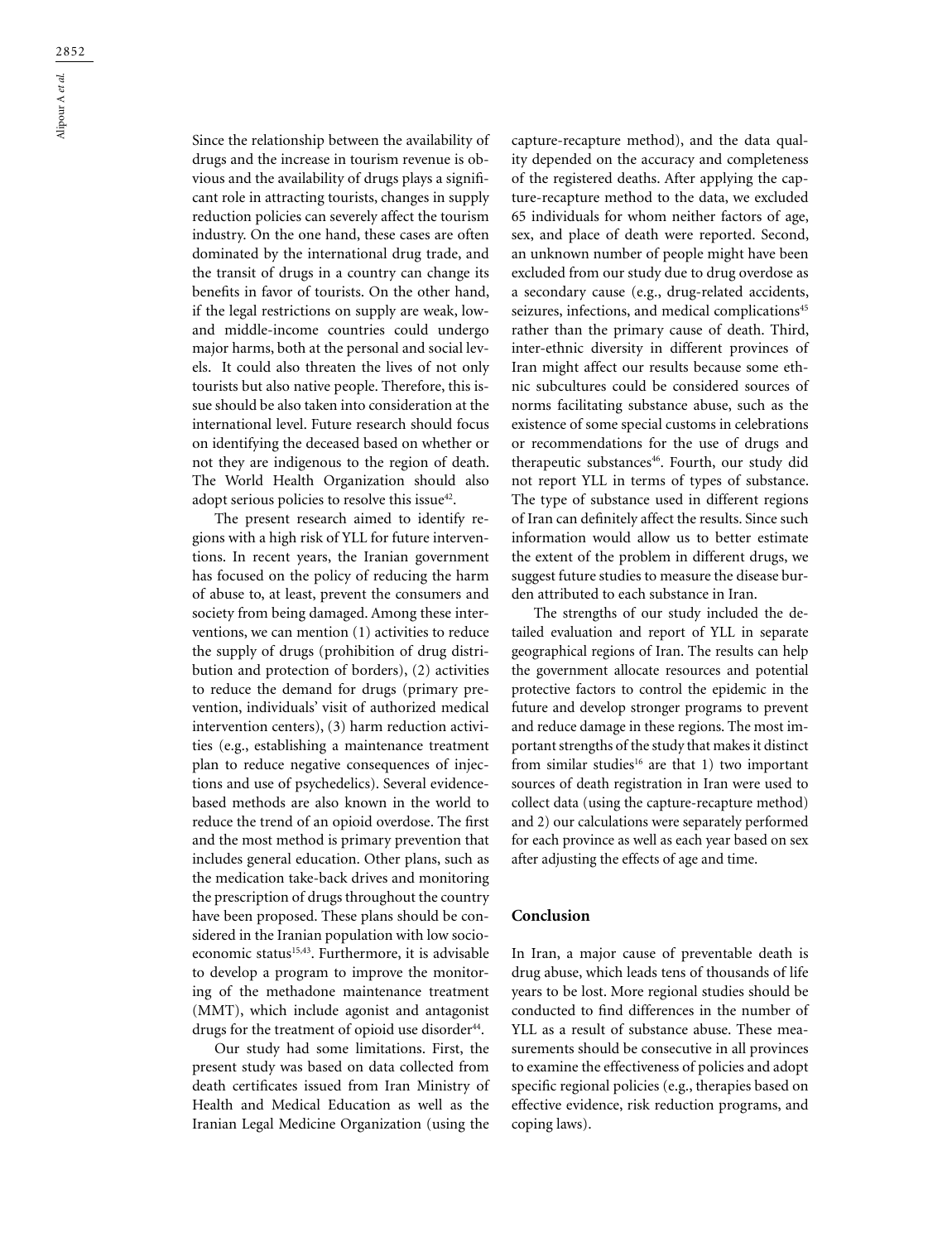## **Collaborators**

M Babakhanian and A Alipour designed the study. M Babakhanian and M Zarghami conducted the study. A Khosravi and M Saberi contributed to data collection. M Babakhanian and M Zarghami conducted literature searches and provided summaries of previous research studies. M Babakhanian and A Alipour conducted the statistical analysis. M Babakhanian and M Zarghami and A Alipour writing the first draft of the manuscript. All authors read and approved the content of the final manuscript.

## **Acknowledgments**

The authors would like to thank Iranian Ministry of Health and Medical Education (MOHME) and the Iranian Legal Medicine Organization (LMO) for giving data.

#### **Funding**

This work was supported by Psychiatry and Behavioral Sciences Research Center, Addiction Institute, Mazandaran University of Medical Science.

#### **References**

- 1. Gambassi F, Botti P, Ieri A, Pracucci C, Bertieri L, Mannaioni G, editors. *Toxicologic related deaths: A case series from 1970 to 2014*. New York: Clinical Toxicology; 2015.
- 2. World Health Organization (WHO). *World Drug Report 2019*. Geneva: WHO; 2019.
- 3. Bech AB, Clausen T, Waal H, Benth JŠ, Skeie I. Mortality and causes of death among patients with opioid use disorder receiving opioid agonist treatment: a national register study. *BMC Health Serv Res* 2019; 19(1):440.
- 4. GBD 2016 Alcohol and Drug Use Collaborators. The global burden of disease attributable to alcohol and drug use in 195 countries and territories, 1990-2016: a systematic analysis for the Global Burden of Disease Study 2016. *Lancet Psychiatry* 2018; 5(12):987-1012.
- 5. World Health Organization (WHO). *Global health risks: mortality and burden of disease attributable to selected major risks*. Geneva: WHO; 2009.
- 6. Shojaei A, Moradi S, Alaeddini F, Khodadoost M, Abdizadeh A, Khademi A. Evaluating the temporal trend of completed suicides referred to the Iranian Forensic Medicine Organization during 2006-2010. *J Forensic Leg Med* 2016; 39:104-108.
- 7. Rostami M, Karamouzian M, Khosravi A, Rezaeian S. Gender and geographical inequalities in fatal drug overdose in Iran: A province-level study in 2006 and 2011. *Spat Spatiotemporal Epidemiol* 2018; 25:19-24.
- 8. Zolala F, Mahdavian M, Haghdoost AA, Karamouzian M. Pathways to addiction: a gender-based study on drug use in a triangular clinic and drop-in center, Kerman, Iran. *Int J High Risk Behav Addict* 2016; 5(2):e22320.
- 9. World Health Organization (WHO). *Mental health and substance use* [Internet]. [cited 2020 jan 18]. Available from: http://www.emro.who.int/health-topics/ substance-abuse/index.html.
- 10. World Health Organization (WHO). *Atlas: substance use in the Eastern Mediterranean Region 2015*. Geneva: WHO; 2017.
- 11. World Health Organization (WHO). *Coronavirus disease 2019 (COVID-19): situation report, 72* [Internet]. [cited 2020 jan 18]. Available from: https://www. who.int/teams/mental-health-and-substance-use/ covid-19.
- 12. Shariatirad S, Maarefvand M, Ekhtiari H. Methamphetamine use and methadone maintenance treatment: an emerging problem in the drug addiction treatment network in Iran. *Int J Drug Policy* 2013; 24(6):e115-e6.
- 13. Mehrjerdi ZA. Crystal in Iran: methamphetamine or heroin kerack. *DARU* 2013; 21(1):1-3.
- 14. Radfar SR, Cousins SJ, Shariatirad S, Noroozi A, Rawson RA. Methamphetamine use among patients undergoing methadone maintenance treatment in Iran; a threat for harm reduction and treatment strategies: A qualitative study. *Int J High Risk Behav Addict* 2016;  $5(4):0-0.$
- 15. Moradinazar M, Najafi F, Jalilian F, Pasdar Y, Hamzeh B, Shakiba E, Hajizadeh M, Haghdoost AA, Malekzadeh R, Poustchi H, Nasiri M, Okati-Aliabad H, Saeedi M, Mansour-Ghanaei F, Farhang S, Safarpour AR, Maharlouei N, Farjam M, Amini S, Amini M, Mohammadi A, Mirzaei-Alavijeh M. Prevalence of drug use, alcohol consumption, cigarette smoking and measure of socioeconomic-related inequalities of drug use among Iranian people: findings from a national survey. *Subst Abuse Treat Prev Policy* 2020; 15(1):39.
- 16. Shahbazi F, Mirtorabi D, Ghadirzadeh MR, Shojaei A, Nazari SSH. Years of Life Lost (YLL) due to Substance Abuse in Iran, in 2014-2017: Global Burden of Disease 2010 Method. *Iran J Public Health* 2020; 49(11):2170-2178.